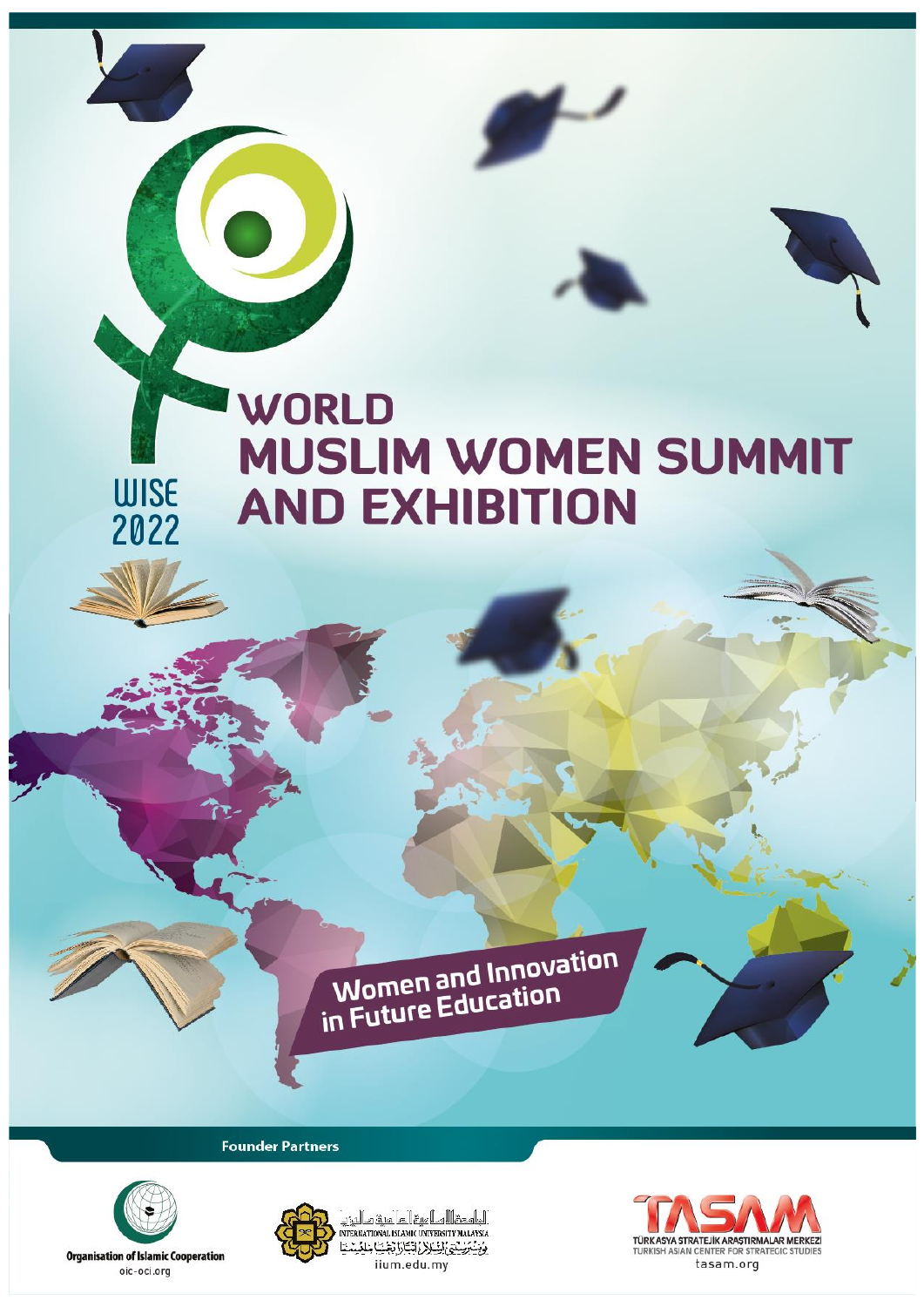

## **VISION DOCUMENT**

## **WORLD MUSLIM WOMEN SUMMIT AND EXHIBITION | WISE 2022**

## **"Women and Innovation in Future Education"**

### **( 16-18 June 2022, Istanbul )**

As the industrialized countries being in the first place, all countries in the world had to face a number of new social problems with the modern ages. Urbanization, income inequality, requirement to prepare education infrastructure meeting the need for increased qualified labor, labor disputes, cultural change, the fact that some of the cultural fields face extinction as a result of intercultural interaction are some of these problems.

One of the most important challenges of the modern ages is "woman" problem. Extinction of traditional production models has made it inevitable for women to take part in business life and the re-identification of woman's social status on the basis of the principles of equality and freedom. The Islamic countries, which are in struggle for existence against modernity, also had to face the "woman" problem, and unfortunately, they could not be successful enough so far in terms of finding a solution to this problem within the framework of their own civilization principles.

As is all over the world, almost half of the population in the Islamic world is also consisted of women. The facts, such as urbanization and industrialization, have necessitated all individuals to participate in production. In this environment, the other half of the societies, half of which is pushed out of production one way or another, cannot be expected to function healthily. Therefore, the Islamic countries have to create such environments, that will enable all segments of society, men and women, to make their presence felt in the political, cultural and economic areas within the framework of the principles, such as equality, freedom, capability and competence.

The added value obtained with the traditional production models remains very low, and this fact precludes these kinds of societies from existing in the global competition area. Producing products with a high added value, enhancing societies' development, growth and welfare levels, and hence their self-worth are only possible with modern and quality education. Especially, exclusion of the people (woman or man) with a high capacity from production, education and culture causes the Islamic world to lose parity in this sense in the global competition.





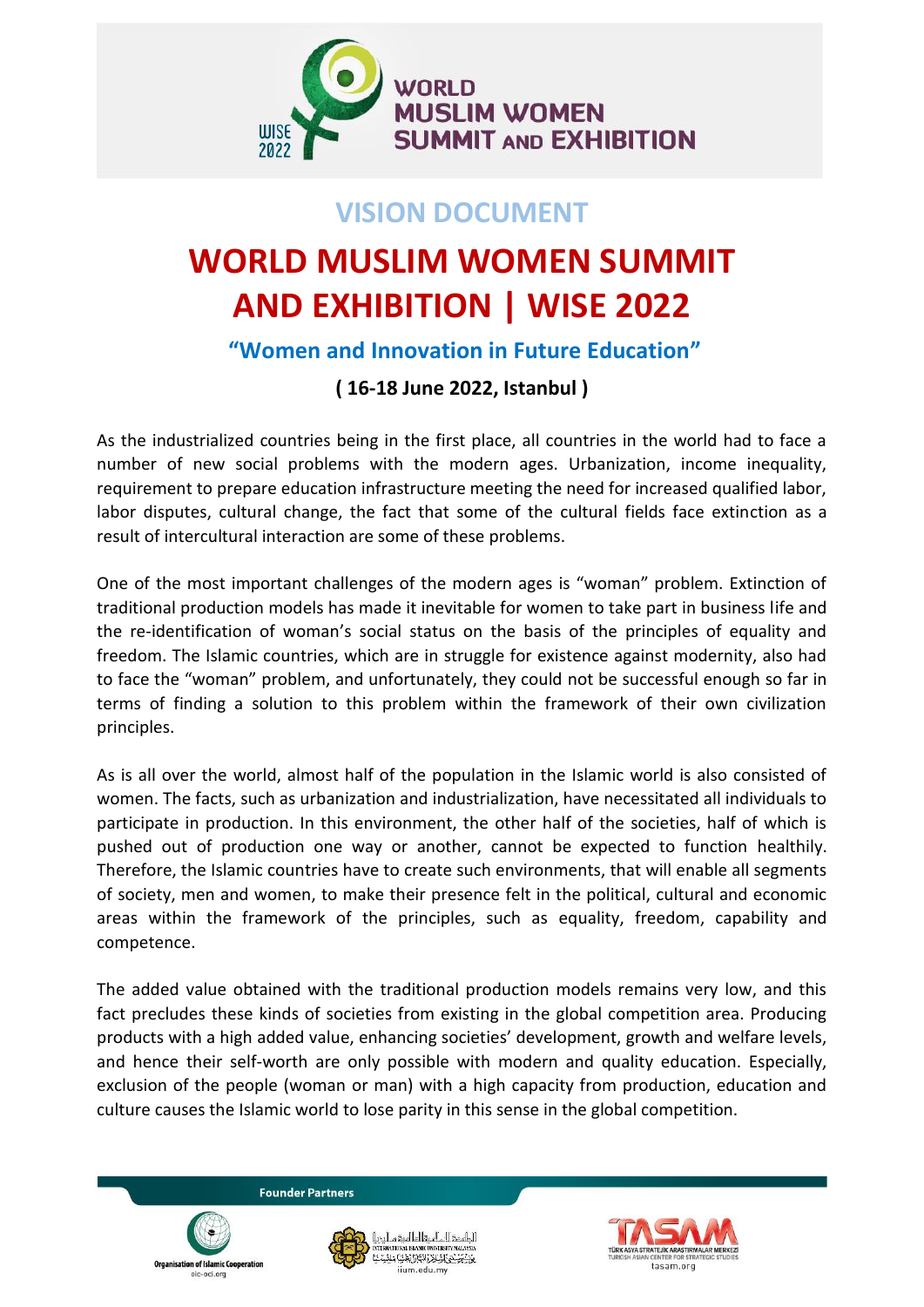

The general dilemma of the policies about women are those problems arisen from the approaches dealing with the problems, which are experienced in the transition from the traditional period to the modern one, within the context of "woman-man" difference and opposition instead of humanitarian values and principles, such as equality, freedom, capability and competence. Within this dilemma, not only women but also great unjust treatments experienced by all segments of society are ignored. It is observed that the discussions pitching woman and man against each other bring damage to all society, as women being in the first place, instead of providing advantage. Adding "woman – man" opposition over this much opposition and separation experienced in the Islamic countries will not bear good results. What matters most is to put the rule of law principle into practice and to treat all social segments, as women being in the first place, by considering the values, such as justice, compassion and kindness. As long as the cyclical disadvantages are sorted out and the experienced transition is read correctly, our unique cultural values and historical knowledge are in a quality to make a contribution in order to easily cope with these kinds of problems.

Today, the most basic tool of economic development is education. The most important reason of this is that economic development is not possible without having an educated "society" (in other words, "work force") needed by a knowledge intensive economy. Even though the sum of working Muslim women's income forms 1 trillion-dollar giant economy, there are many problems about gender inequality ranging from education of girls to participation of women in workforce. Several studies have been made both in the national and international arena in order to decrease gender inequality for girl's choice of education and profession. If women and men equality to participate in business life can be ensured, it is predicted that the Muslim countries may reach 5,7 trillion-dollar extra revenue. According to the McKinsey Report, for woman employment to reach full potential only in the Middle East until 2025 will provide the national income level to increase by 47%.

The more the educational steps, the less girls' participation rates in education. According to the Global Education Monitoring Report, while 66% of the countries equilibrate the gender balance in participation in the primary education, this rate is 45% in the secondary education and 25% in the years ahead. Furthermore, those measures have to be determined, that will be taken in the name of upskilling youngsters, without treating them unequally, with advanced skills and qualifications that the youngsters will need to take place in the knowledge-intensive employment market, and where its increase rapidly increases. Another important point, which is as important as girls' relative shortness in staying in education, is that girls prefer those professions related to science and technology less. Even though these preferences are sometimes deliberate due to stereotypes about gender, the most important reason of that is the indirect effects coming from teachers' and society's point of views. According to what OECD states, only 5% of girls think about building a career in the fields of science, technology and engineering. Therefore, it is crucial that girls be socially and emotionally supported in order for them to continue their future careers in the fields of innovation, entrepreneurship and technology.

of Islamic Coope

pic-oci org



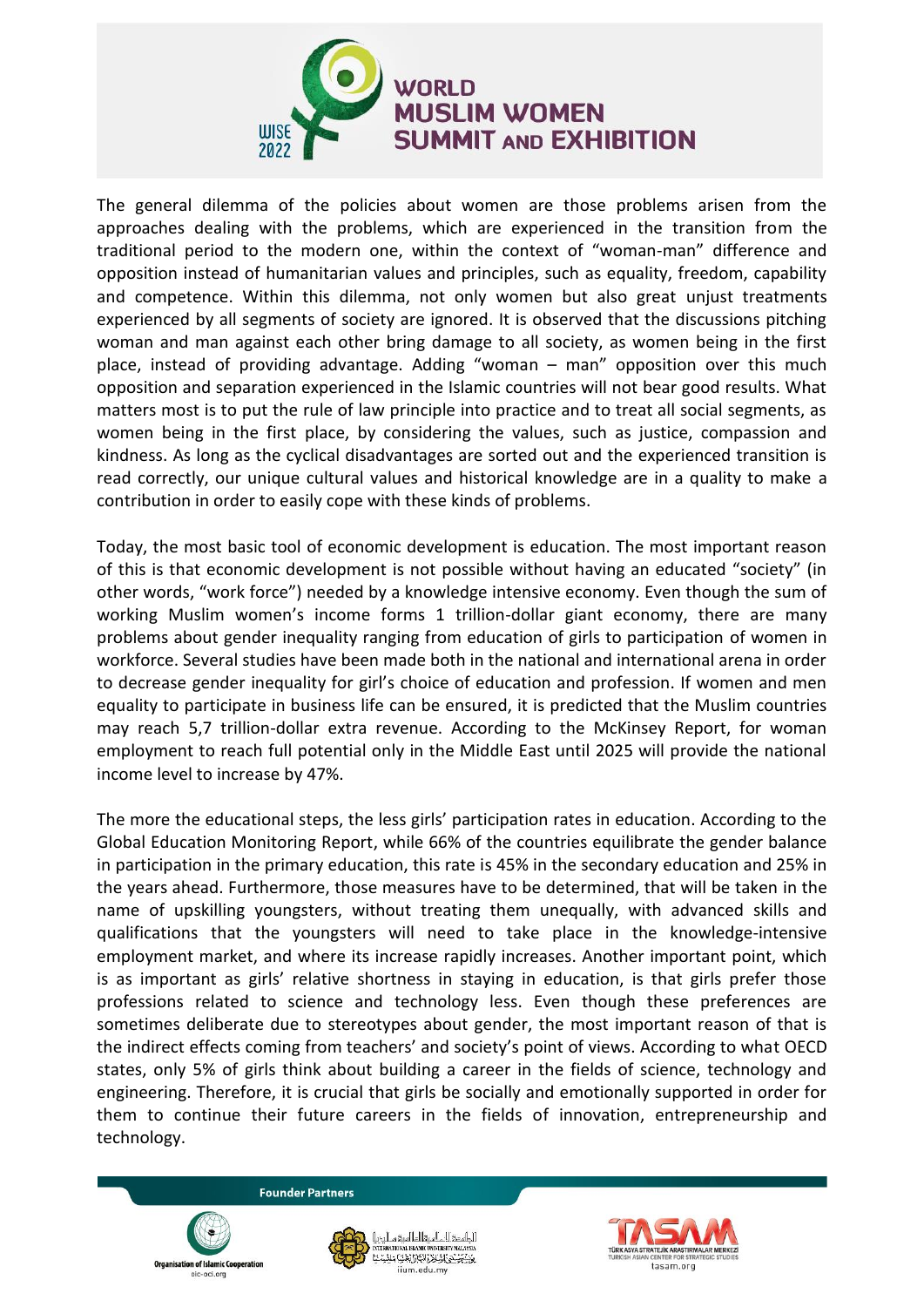

According to the data of the World Economic Forum (WEF), 50 million Muslim women have participated in business life since 2000, and most of these women were born in the years between 1981 and 2000. When the Muslim women population, which is about 800 million in total, is considered, it is clearly seen how important the financial richness of Muslim women is for determining their countries' welfare and stability.

In conclusion, the Islamic world are in a position to complete their serious deficiencies in the subject of taking the position they deserved in the education and production processes, and to carry their societies beyond the time. Otherwise, they will face not only being unable to manage woman and production problems, but also critical challenges in the subject of carrying their cultures and civilizations into the future.

**In the World Muslim Women Summit and Exhibition | WISE 2022** to be held within the institutional framework of **the World Islamic Forum**, in addition to "Women and Innovation in Future Education", it is planned to form a discussion platform and an activity, where the problems that Modern women have to face in the modern time are discussed, and where solution recommendations are developed, and where global solution searches for global problems will take place in an interaction platform to be formed by those participants coming from all over the world.

The main purpose of the activity is to form a discussion platform and to make an intellectual contribution to the perspective of the Islamic world's building of soft power/public diplomacy and to the global women governance. **And in the workshop studies foreseen as parallel to the macro discussions, it is adopted to make the presentation announcement as based on project/program in order for the project/policy recommendations to be discussed and the concrete results to be reached.**

#### **Main Theme**

**Women and Innovation in Future Education** 

#### **Sub-Themes**

**Social Gender in Education Increasing Girls' Access to Education Globalization Knowledge Intensive Economy Social Gender's Role in the Choice of Profession Changing Needs of Business Life**





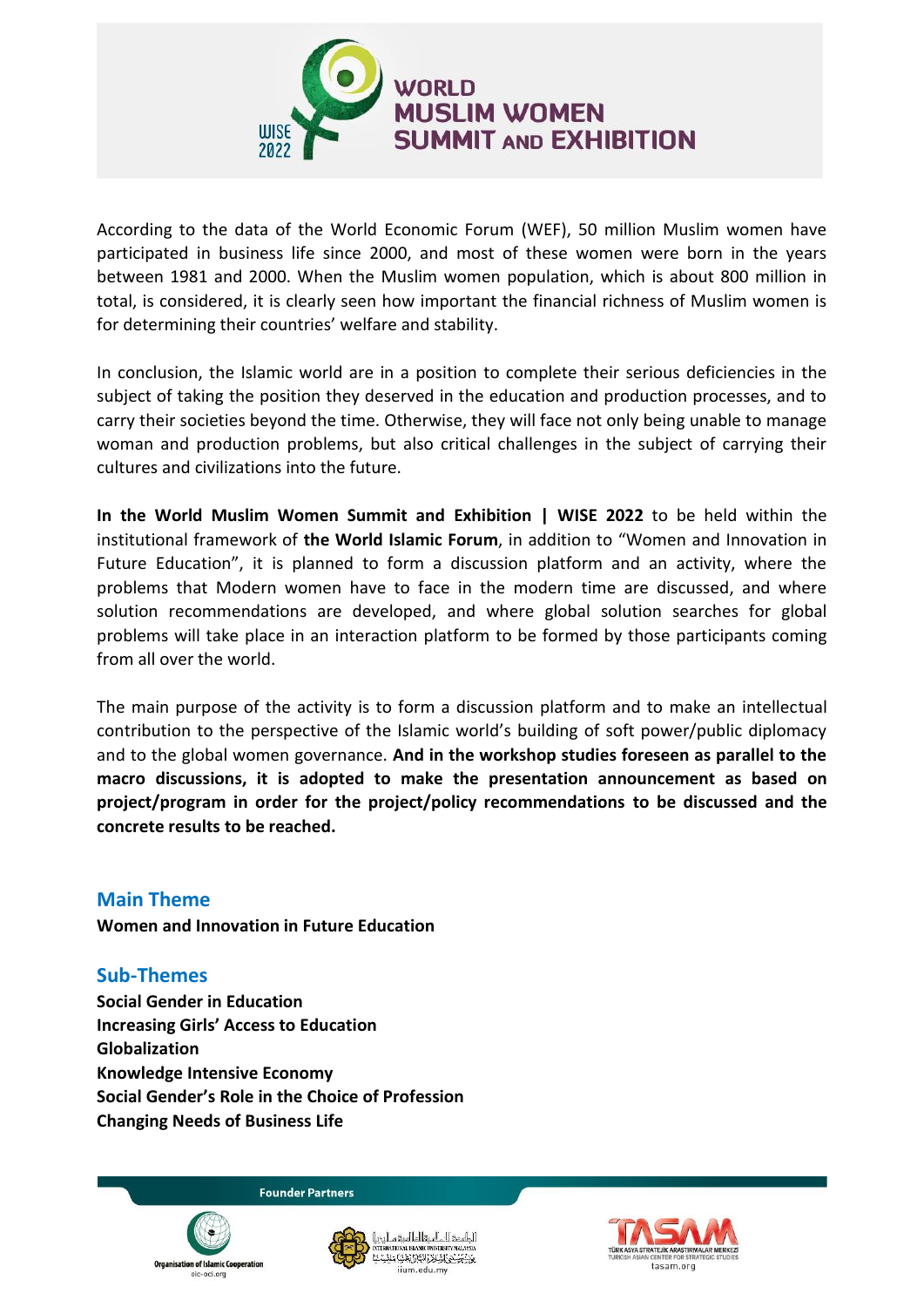

#### **Policy/Project Workshops**

Women Perspectives/Policy Advices/Projects for Women;

- Education and Science
- Business Life and Entrepreneurship
- Social Life, Politics and Religion
- Health, Social Security and Employment
- Technology and Inovation
- Defense and Security
- Social Policies and Civil Society
- Energy, Water and Food
- Economy and Finance
- Culture and Tourism
- Art and Literature
- International Development Cooperation
- Urban and Local Governance
- Thought and Academy
- International Diaspora

#### **Thematic Activities**

**International Women and Peace Building Conference 2022 World Conference on Muslim Women's NGOs 2022 Young Muslim Women Conference 2022 World Muslim Women's Culture Festival 2022**

## **World Islamic Forum | WIF ( www.worldislamicforum.org )**

The first **Think Tanks Forum of the Islamic Countries** under the main topic "Peace, Civilization and Cooperation" was conducted by **OIC** Organization of Islamic Cooperation in cooperation with **TASAM** Turkish Asian Center for Strategic Studies on 28-30 January 2010 In Istanbul. With the **"Istanbul Declaration"** accepted at the end of the **Forum,** Think Tanks Platform of the Islamic Countries (ISTTP) was established to bring together knowledge and experiences of think tanks of the Islamic Countries to activate joint communication and cooperation opportunities.

Each year under the various topics Forum was held in Istanbul, Baku, Cairo, Bagdad, Islamabad and Yazd. With Islamabad Declaration adopted at the end of the  $6<sup>th</sup>$  Forum which was conducted in **6-8 March 2015** in **Islamabad** and hosted by TASAM and Pakistan Senate Defense Committee, it has been decided to change activity's title to **World Islamic Forum (WIF)** to make it more inclusive. The 8<sup>th</sup> World Islamic Forum was held on 01-03 March 2018 in Istanbul.